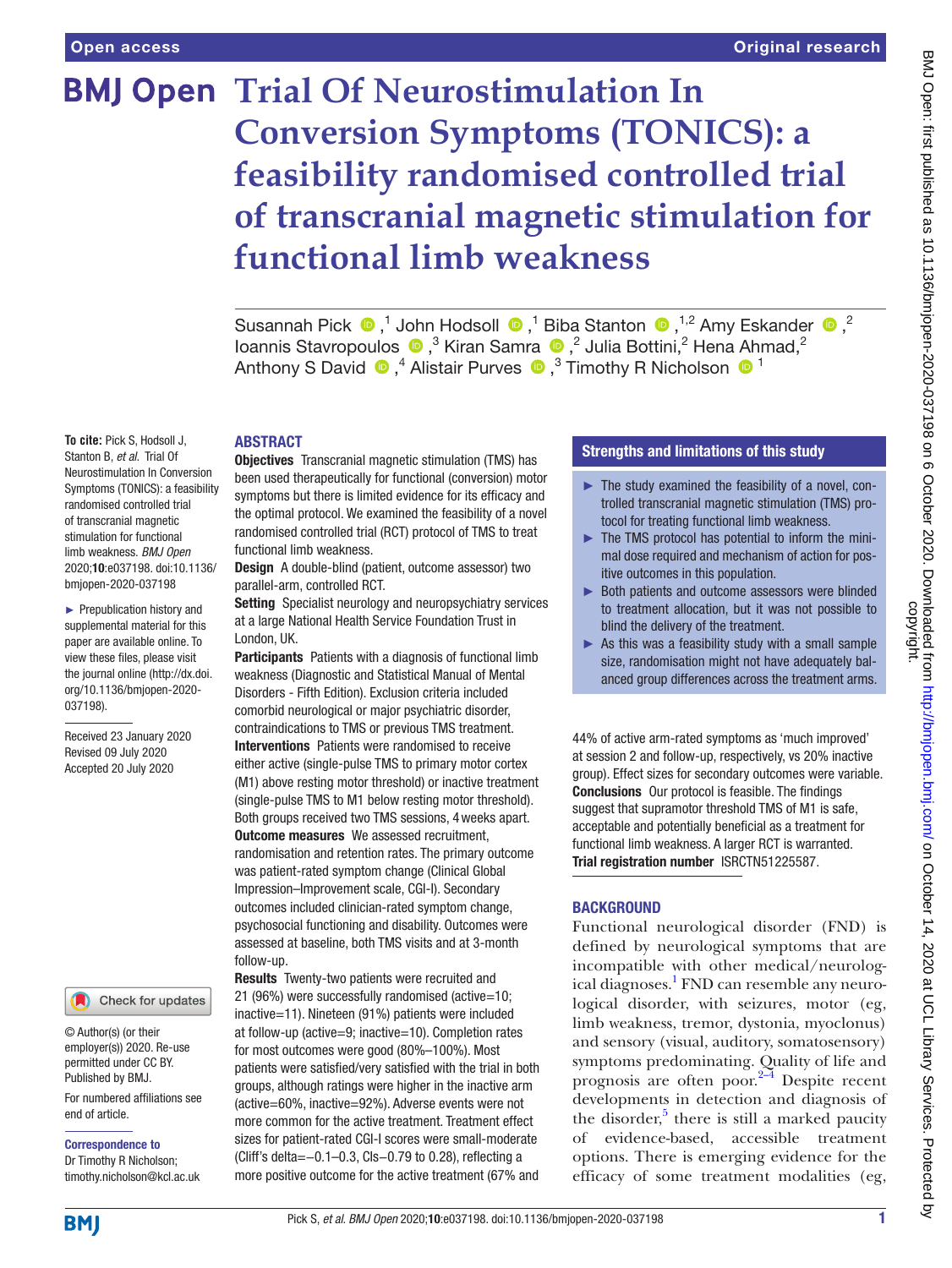specialist physiotherapy for motor symptoms or cognitive–behavioural therapy for seizures), $6-9$  but availability is currently limited. The development of alternative treatment options that are safe, cost-effective, acceptable to patients and accessible is critical for improving outcomes in this population.

Transcranial magnetic stimulation (TMS) has been explored as a potential treatment option for functional motor symptoms and there is accumulating evidence for its efficacy and safety from uncontrolled studies and five randomised controlled trials  $(RCTs).^{10-15}$  These studies used divergent methods and so the optimal protocol is presently unclear, for example, whether to use single pulse (spTMS) or repetitive transcranial magnetic stimulation (rTMS); which brain region to target; how many sessions are needed; and the optimal control intervention. Previous studies have generally found postintervention functional motor symptom improvements following stimulation of primary motor cortex  $(M1)$ .<sup>11–15</sup> However, few of these RCTs reported gains in other important outcomes (eg, comorbid psychological/physical symptoms, quality of life/global functioning, healthcare resource use). Despite post-treatment improvements in core FND symptoms following rTMS to M1, Taib *et al*, [14](#page-10-1) for example, did not observe superior improvements in health-related quality of life (SF-36 vitality/general health) for active rTMS relative to sham-TMS, and no improvements were observed in psychological symptoms. Similarly, McWhirter *et al*<sup>15</sup> reported improvements in subjective symptoms immediately following spTMS of M1 relative to standard care, but no associated improvements in self-reported mental or physical health (SF-12) or clinician-rated disability (Modified Rankin Scale).

Further research is therefore needed to optimise both TMS treatment and RCT protocols to enable more definitive testing of the efficacy of TMS in improving functional motor symptoms, as well as other important outcome domains[.16 17](#page-10-3)

# **OBJECTIVES**

We aimed to explore the feasibility and acceptability of a novel, controlled spTMS protocol for functional limb weakness to inform the design and implementation of a subsequent larger-scale RCT. The protocol consisted of a minimal 'dose', consisting of two brief sessions of spTMS to M1, with the target region tailored to the specific limb weakness reported by each patient. We compared active stimulation delivered above resting motor threshold (RMT) to a control condition consisting of exactly the same procedures delivered below RMT. We hypothesised that this protocol would be feasible in terms of the following key parameters: recruitment rates, acceptance of randomisation, tolerance of the intervention, successful blinding and completion of outcome measures. We also aimed to estimate the variability of outcome measures and treatment effect sizes to inform design of the next RCT.

#### **METHODS** Trial design

The study was a double-blind two parallel arm controlled feasibility RCT of tailored spTMS to M1 in patients with functional limb weakness. The primary outcome was patient-rated symptom change. We also measured a range of other relevant secondary outcome domains to assess their feasibility and acceptability in this population (see 'Outcome measures').

# Study setting and participants

Patients with functional limb weakness were recruited from inpatient and outpatient neurology and neuropsychiatry services across the King's Health Partners (National Health Service, UK), including King's College Hospital, Guy's and St Thomas' Hospital, and the South London and Maudsley NHS Foundation Trusts. Recruitment took place between October 2017 and March 2018. Inclusion criteria were as follows:

- ► Diagnostic and Statistical Manual of Mental Disorders - Fifth Edition diagnosis of functional neurological disorder confirmed by a consultant neuropsychiatrist or neurologist.
- ► Motor symptoms defined by functional weakness of at least one limb.
- 18 years old or older.
- ► Capacity to consent.
- Exclusion criteria were as follows:
- Epilepsy (or considered high risk of epilepsy from medical history).
- ► Other contraindication to TMS (eg, cochlear implants, metallic intracranial clips or intracranial surgery in last 12 months).
- ► Comorbid neurological condition (eg, multiple sclerosis, stroke).
- ► Pain as primary symptom.
- ► Previous treatment with TMS (for any condition).
- Non-fluent English speakers (if unable to accurately complete self-report questionnaires).
- ► Major mental health disorder: current diagnosis of schizophrenia or bipolar disorder; current drug/ alcohol dependence.
- ► History of factitious disorder.
- ► Currently involved in another trial.

Preliminary eligibility screening was completed by clinical neurology and neuropsychiatry staff. When patients were considered potentially eligible, Participant Information Sheets were provided ([online supplemental file 1\)](https://dx.doi.org/10.1136/bmjopen-2020-037198), and permission was sought for the research team (TN/ SP) to contact the patient. When permission was granted, a member of the research team subsequently contacted the patient to answer any questions and arrange an initial screening assessment visit, if the patient wished to enrol. Written informed consent was obtained at the initial screening visit, after the study had been explained in full and any remaining questions answered. All participants were told that TMS had shown promising results in previous small-scale research studies and that the current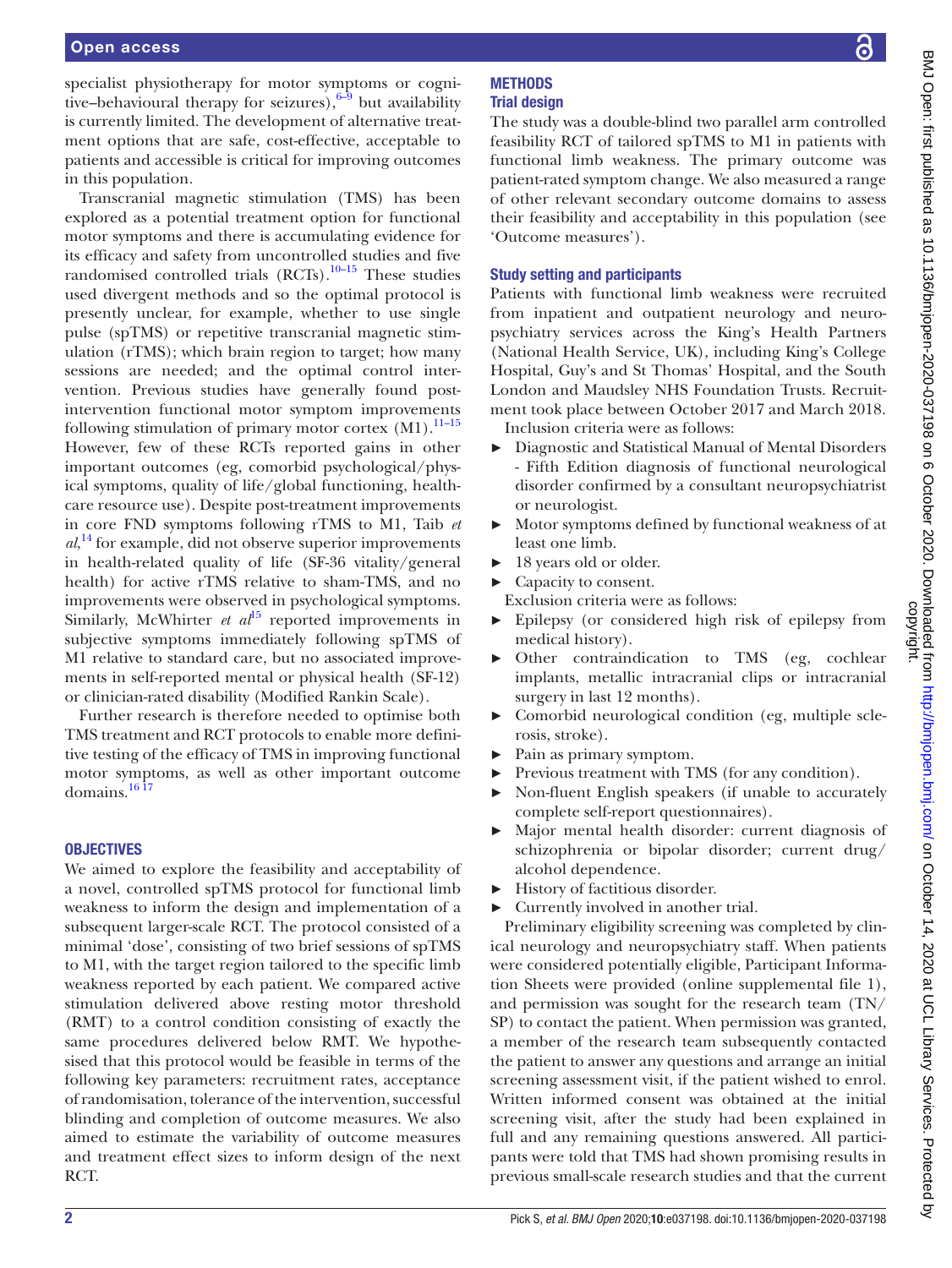study was aiming to test the treatment more stringently. Hypotheses regarding the possible mechanisms of treatment were not disclosed. Possible side effects of the treatment were outlined (eg, headaches, scalp tingling).

Participants were not reimbursed for involvement in the study, but assistance with travel arrangements and expenses was provided, as necessary.

#### Patient and public involvement

A specialist service user advisory group was set up to inform the design and conduct of the study. Key national and international patient groups are involved in the dissemination plans.

#### Background/screening measures

At the initial screening visit, demographic details and medical history were obtained and a formal psychiatric screening tool was administered (MINI International Neuropsychiatric Interview).<sup>[18](#page-10-4)</sup> Additional background measures were administered, including a personality disorder screen (Standardised Assessment of Personality– Self-Report), $19$  a measure of estimated intellectual functioning (National Adult Reading Test) $^{20}$  and a trauma inventory (Childhood Experiences of Care and Abuse Questionnaire).<sup>[21](#page-10-7)</sup>

#### Intervention

Participants were randomised to receive active or inactive TMS, as described below. Both groups received two TMS sessions, separated by approximately 4 weeks. A formal script was not used during the sessions, but care was taken to have a consistent and neutral approach in terms of patient interactions regarding potential improvements to minimise and standardise placebo effect.

# Active TMS

The active treatment consisted of spTMS delivered to M1 including stimuli above RMT, thereby causing observable movement of the target limb. The target limb was determined for each participant, defined as the weakest limb (ie, arm or leg on either side) that caused most significant functional impairment in daily life. The target limb remained unchanged throughout both treatment sessions. The treatment was delivered in two phases:

#### *Phase 1: measuring RMT*

Single pulses were delivered with a Magstim 200 (Magstim, Whitland, UK) TMS machine either using a circular coil to the area of M1 corresponding to the hand region of both the symptomatic and the non-symptomatic arms, or using a double cone coil to deliver pulses to the M1 area for the legs (for participants with leg weakness only). As double cone coils cannot target left or right legs separately (M1 for both legs are stimulated), the same procedure was repeated twice as if targeting each side individually so that the procedure was the same for legs as it was for arms.

Pulses started at 20% of machine output and increased at increments of 5% until the evoked response (measured

by surface electromyography in the first dorsal interosseous of the hand or extensor digitorum brevis of the foot) exceeded 50 mcV in 50% of trials using a standardised protocol, which allows electromyographic detection of RMT at 5%–10% of TMS output, below that which will produce a movement of the limb detectable by the patient. $^{22}$  This value was recorded as the RMT. As a variable number of pulses was needed to establish RMT in each patient, further pulses were then delivered at an interval of 5–10s so that a total of 100 stimuli were delivered (50 stimuli to the same region of M1 bilaterally) to ensure that all participants received an equal number of stimuli during this phase.

# *Phase 2: suprathreshold (active) TMS*

A further 20 pulses, again at an interval of 5–10s, were delivered at 120% of RMT, applied to the region of M1 corresponding to the participant's weakest limb. No deliberate effort was made by the TMS deliverer to draw attention to the movement of the target limb. A total of 120 pulses were delivered during each of the two treatment sessions. The total number of 120 stimuli was adopted because 100 stimuli is the minimum required to reliably measure RMT and an extra 20 stimuli were needed for clear suprathreshold stimulation for therapeutic effect. This number has been recommended in standardised protocols for RMT measurement.<sup>[22](#page-10-8)</sup>

# Inactive (control) TMS

The inactive control treatment consisted of spTMS delivered to M1 that was always below RMT, thereby not leading to observable movement of the target limb. Phase 1 was identical to the procedures outlined above for measuring RMT.

# *Phase 2: Submotor threshold (inactive) TMS*

A further 20 pulses at 80% of RMT were applied to the region of M1 corresponding to the patient's weakest limb. While this constituted 'real' TMS, these stimuli did not produce any limb movement. Therefore, the key difference between the treatment conditions was whether stimulation was delivered above or below RMT and the initiation of automatic limb movement or not, respectively. As with the active treatment, a total of 120 stimuli were delivered during each TMS session.

# Changes to protocol during trial

The original protocol specified that the second TMS session would follow the first within a narrowly defined period (30±2 days); however, during the course of the trial, it became clear that this was too restrictive and therefore not practicable, so the time period permitted between treatment sessions was extended (TMS session 2 to occur 28–50 days after TMS session 1).

# Outcome measures

Outcome measures were completed before and/or after the first TMS session (baseline), before and/or after the second TMS session and 3months after the first TMS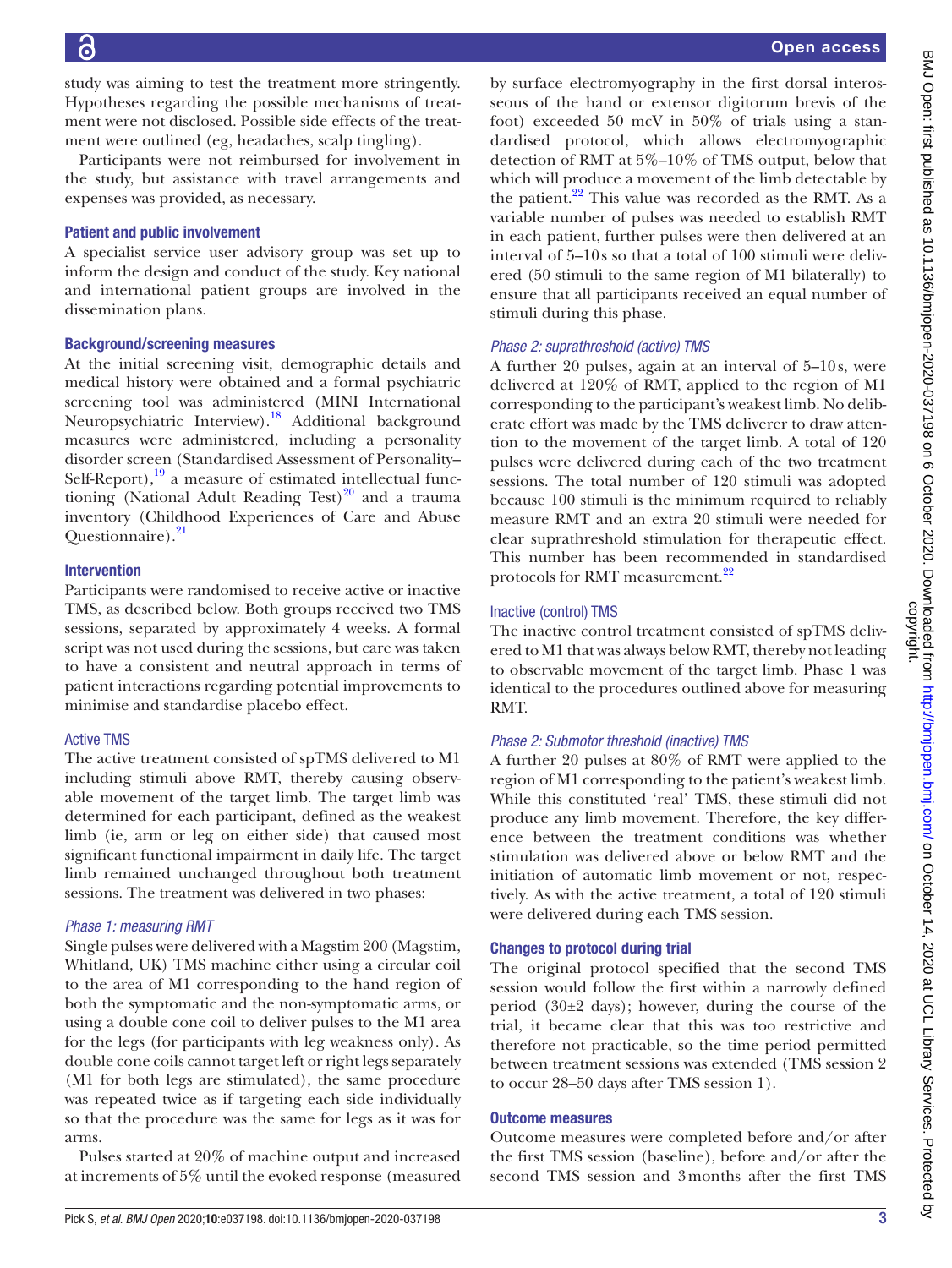session. The primary outcome measure was patient-rated symptom change assessed with the Clinical Global Impression Improvement (CGI-I) scale, $^{23}$  given the emerging consensus that patient-rated, subjective symptom improvements are particularly meaningful outcomes in this disorder. [16 17](#page-10-3)

A range of secondary outcome measures was also included to assess the feasibility of measuring other relevant outcome domains in this group:

- ► Outcome-rater and carer assessed symptom change (CGI-I scale).
- Manual muscle testing (MRC strength scale performed by neurologist).
- ► Dynamometry (if upper limb weakness present).
- ► Subjective ratings of strength  $(0\%$ – $100\%)$  and weakness (1-5) in the weakest/target limb.
- ► Somatic symptoms (Patient Health Questionnaire  $(PHO)$ –15).<sup>24</sup>
- $\blacktriangleright$  Depression (PHQ-9).<sup>25</sup>
- ► Overall psychological distress (Core Outcomes in Routine Evaluation–10, CORE-10).<sup>26</sup>
- ► Quality of life (Short-Form Health Survey–36, SF-36).[27](#page-10-13)
- ► Anxiety (Generalised Anxiety Disorder Questionnaire–7 item, GAD-7 $1.28$  $1.28$
- ► Disability/physical functioning (Barthel Index/Functional Independence Measure and Functional Assess-ment Measure (FIM/FAM)).<sup>[29 30](#page-10-15)</sup>
- ► Social and occupational functioning (Work and Social Adjustment Scale, WSAS).<sup>[31](#page-10-16)</sup>
- ► Healthcare utilisation (Client Service Receipt Inventory, CSRI). $^{32}$  $^{32}$  $^{32}$

# Randomisation and blinding

Randomisation occurred after the initial screening visit, once eligibility and consent had been confirmed. Randomisation was carried out online by the King's Clinical Trials Unit at the Institute of Psychiatry, Psychology and Neuroscience, using block randomisation. Computergenerated randomisation was initiated when the trial outcome-rater (SP) entered the initials and date of birth of the participant onto an online system. Randomisation was then conducted automatically and a confidential email with treatment allocation (active or inactive) sent directly to the TMS deliverer (TRN). The outcome-rater (SP) remained blind to treatment allocation throughout the study, as did participants.

After completion of all study visits for each participant, blinding of the outcome-rater and participant was tested with a forced-choice question about which treatment the patient had received (active or inactive). The patient and outcome-rater answered the question independently. At the end of the study, participants were unblinded individually by the principal investigator (TRN) during debriefing, with the outcome-rater absent from the room. The outcome-rater remained blind to treatment allocation until all outcome data analyses were completed by the trial statistician.

# Safety monitoring

Adverse events (AEs) were monitored and recorded at each study visit and reported to the principal investigator (TRN) or Trial Steering Committee as appropriate. Patients were invited to contact the research team at any time during the trial, in case of an AE occurring between visits.

# Statistical analysis

#### Sample size determination

Published data on TMS in FND indicate an improvement rate of approximately 10%, although on the basis of uncontrolled data. As spontaneous recovery rates are very low, a 10% improvement rate in the control arm at 1month would be a conservative figure. From a previous CBT trial in  $FND<sub>l</sub><sup>7</sup>$  $FND<sub>l</sub><sup>7</sup>$  $FND<sub>l</sub><sup>7</sup>$  we would expect 30% of eligible patients to decline participation and then 10% to not complete treatment. Hence, with alpha=0.05% and 90% power, to detect an improvement rate of 80% in the active treatment arm relative to 10% in the control (z test between two independent proportions), nine patients would be needed per arm. For 18 patients to complete the study, given a 10% dropout, we would need to randomise 20 participants (30 consented). This allows 10% dropout rate to be assessed with an expected 95% CI of 0% to 24%.

# Feasibility parameters

Data analysis was carried out in R (V.3.2) by the blinded trial statistician (JH) and adopted the intention-to-treat principle. The aims of the analysis were to examine trial feasibility parameters as follows:

- Recruitment, randomisation and loss to follow-up rates.
- Tolerance of treatment, safety, treatment fidelity, participant/outcome-rater blinding and patient satisfaction.
- Estimate treatment effect sizes as potential outcomes of future trials.

The analysis primarily consisted of descriptive statistics to summarise the rates of consent and randomisation of eligible patients, study retention, data quality (ie, completion of outcome measures, missing data) and the acceptability of TMS to the patient population. Participant demographic and clinical characteristics were also described at baseline.

To assess improvement in symptoms, estimates of treatment effect sizes and 95% CIs on the primary outcome measure (patient-rated CGI-I scale) were obtained using Cliff's delta as this scale is ordinal. Cliff's delta is a functional equivalent to Cohen's d for ordinal data, which does not make assumptions about the shape or spread of the distribution. In this analysis, Cliff's delta represents the mean between-group difference of within-group change. The effect size values can be interpreted as reflecting the number of times a value in one distribution (active group) is higher than the value in the other distribution (inactive group). Criteria for interpreting the effect size were given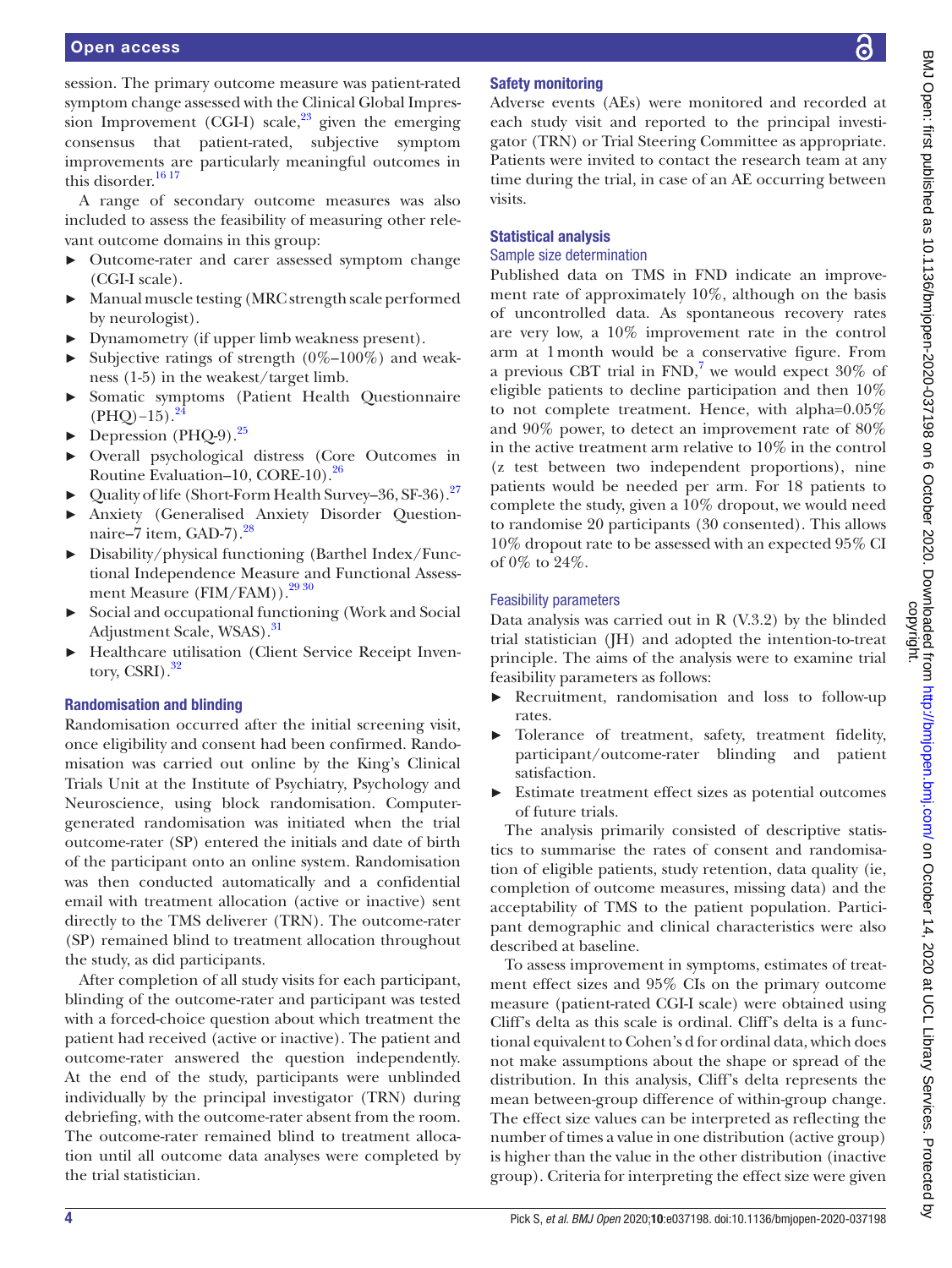by Romano *et al*,<sup>[33](#page-10-18)</sup> with delta <0.147 being negligible, delta <0.33 small, delta <0.474 being medium and otherwise large. For the secondary outcomes, descriptive statistics and effect sizes were calculated as appropriate for the type of data. Effect sizes (and 95% CI) for secondary outcomes were presented as Cohen's d or Cliff's delta as appropriate.

#### RESULTS Sample characteristics **Demographics**

The demographic characteristics of participants at enrolment to the study are displayed in [table](#page-4-0) 1. The average age in each group was similar and the majority of participants in both groups was female, right-handed, married/ cohabiting and most often of white or black British ethnicity. Participants were most likely to report holding an undergraduate degree or vocational qualification. Participants were most often unemployed, but a proportion of patients reported being retired due to ill-health or employed full time.

#### Background/clinical characteristics

[Table](#page-5-0) 2 shows key background and clinical features of participants at entry to the study. The MINI screen identified one patient with possible current psychosis, who was subsequently excluded and referred to appropriate clinical services. In eligible patients, the most common comorbid mental health diagnoses identified were major depressive disorder (n=8, 38%) and post-traumatic stress disorder (n=6, 29%). A larger proportion of the inactive group reported additional FND symptoms (ie, other than limb weakness), relative to the active group. The duration of time since diagnosis was longer for the inactive group, although the duration since symptom onset was similar across groups. A similar proportion of patients in each group reported concurrent interventions at entry to the study and the average number of medications taken was approximately equal. Full details of concomitant treatments are provided in [online supplemental file](https://dx.doi.org/10.1136/bmjopen-2020-037198) [2.](https://dx.doi.org/10.1136/bmjopen-2020-037198) All participants in both groups were taking medication at every time point, with the most common medications being antidepressant, antiepileptic, anxiolytic and analgesic. The second most common intervention received was physiotherapy (outpatient or during inpatient hospital stays). A small proportion of participants received additional input from occupational therapy, psychology, psychiatry, specialist neurorehabilitation or inpatient hospital (general/neurology) services during the trial.

# Feasibility parameters

[Figure](#page-6-0) 1 displays rates of recruitment, treatment allocation, completion of the study and participants included in the data analysis (Consolidated Standards of Reporting Trials (CONSORT) flow diagram).

<span id="page-4-0"></span>

| <b>Table 1</b> Participant demographic characteristics |                               |                                 |  |
|--------------------------------------------------------|-------------------------------|---------------------------------|--|
|                                                        | <b>Active TMS</b><br>$(n=10)$ | <b>Inactive TMS</b><br>$(n=11)$ |  |
| Age (median, IQR)                                      | 38 (32.5-46.5)                | 41 (33.5 - 51)                  |  |
| Gender                                                 |                               |                                 |  |
| Female                                                 | 8(80)                         | 10 (90.9)                       |  |
| Male                                                   | 2(20)                         | 1(9.1)                          |  |
| <b>Marital status</b>                                  |                               |                                 |  |
| Single                                                 | 5(50)                         | 3(27.3)                         |  |
| Cohabiting/Married                                     | 5(50)                         | 7(63.6)                         |  |
| Separated/Divorced                                     | 0(0)                          | 1(9.1)                          |  |
| Qualifications                                         |                               |                                 |  |
| None                                                   | 0(0)                          | 1(9.1)                          |  |
| <b>GCSE</b> (or equivalent)                            | 4(40)                         | 1(9.1)                          |  |
| A levels                                               | 1(10)                         | 0(0)                            |  |
| Graduate                                               | 3(30)                         | 3(27.3)                         |  |
| Postgraduate                                           | 0(0)                          | 1(9.1)                          |  |
| Vocational                                             | 2(20)                         | 5(45.5)                         |  |
| Employment                                             |                               |                                 |  |
| Full time                                              | 1(10)                         | 3(27.3)                         |  |
| Part time                                              | 2(20)                         | 0(0)                            |  |
| Unemployed                                             | 7(70)                         | 4(36.4)                         |  |
| Retired (ill health)                                   | 0(0)                          | 4(36.4)                         |  |
| <b>Handedness</b>                                      |                               |                                 |  |
| Right                                                  | 8(80)                         | 8 (72.7)                        |  |
| Left                                                   | 2(20)                         | 2(18.2)                         |  |
| Ambidextrous                                           | 0(0)                          | 1(9.1)                          |  |
| Ethnicity                                              |                               |                                 |  |
| White British                                          | 5(50)                         | 7(63.6)                         |  |
| <b>Irish</b>                                           | 1(10)                         | 0(0)                            |  |
| White and black<br>Caribbean                           | 0(0)                          | 1(9.1)                          |  |
| Mixed                                                  | 1(10)                         | 0(0)                            |  |
| <b>Black British</b>                                   | 2(20)                         | 2(18.2)                         |  |
| Caribbean                                              | 0(0)                          | 1(9.1)                          |  |
| Other                                                  | 1(10)                         | 0(0)                            |  |
| GCSE, General Certificate of Secondary Education; IQR, |                               |                                 |  |

interquartile range; TMS, transcranial magnetic stimulation.

#### Recruitment, attendance and completion

Of 32 potential candidates referred to the study, 22 consented to participate. Of these, 21 were found to be eligible at baseline screening. All 21 eligible patients were randomised and attended the first TMS treatment session. A total of five patients did not attend the second TMS session (active=4; inactive=1), none gave reasons directly related to the intervention ([figure](#page-6-0) 1). At follow-up, two patients did not attend (active=1; inactive=1). Recruitment of the target number of participants (n=20) was completed within 6months. The final follow-up session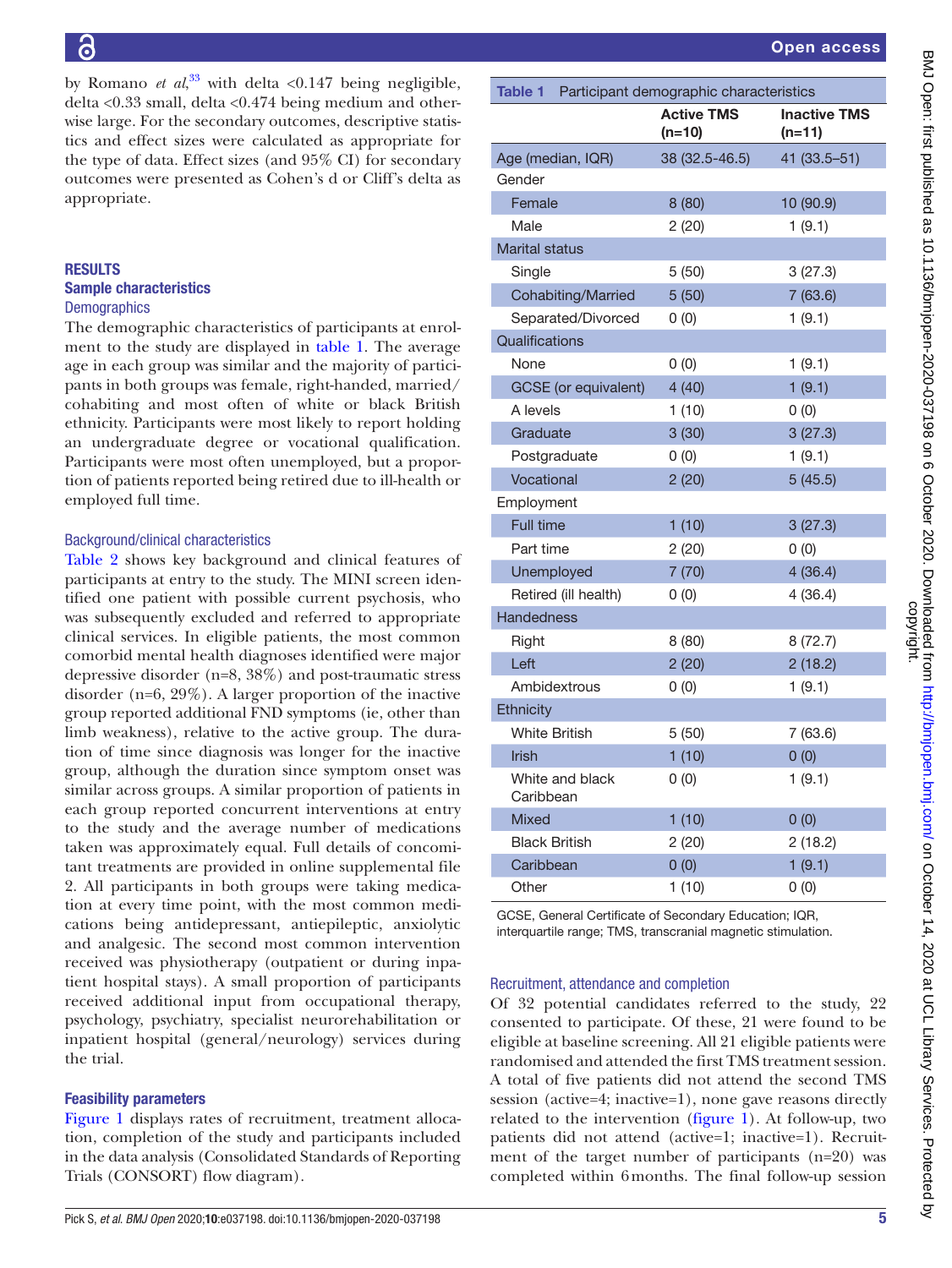<span id="page-5-0"></span>

| Background/clinical characteristics by treatment group<br>Table 2 |                   |                     |  |
|-------------------------------------------------------------------|-------------------|---------------------|--|
|                                                                   | Active TMS (n=10) | Inactive TMS (n=11) |  |
| SAPAS-SR total scores (median, IQR)                               | $3(2-4.8)$        | $3(2-4)$            |  |
| NART estimated IQ scores (median, IQR)                            | 107 (105-113)     | 108 (108-112)       |  |
| Psychiatric comorbidity present (baseline) (n, %)                 | 6(60)             | 5(45.5)             |  |
| Other FND symptoms (baseline) (n, %)                              | 5(50)             | 9(81.8)             |  |
| Age at FND onset, years (median, IQR)                             | $35(28.25 - 45)$  | $31(23.5 - 48.5)$   |  |
| Duration of FND, months (baseline) (median, IQR)                  | 41 (14.75-63)     | 42 (37-107.5)       |  |
| Duration since FND diagnosis, months (baseline) (median, IQR)     | $1(0-5.25)$       | $12(0.5 - 38.5)$    |  |
| Number of current medications (median, IQR)                       |                   |                     |  |
| <b>Baseline</b>                                                   | $3(2.25 - 11)$    | $4(3.5-6)$          |  |
| TMS session 1                                                     | $3(2-11)$         | $4(3.5-6.5)$        |  |
| TMS session 2                                                     | $7(2.25 - 12.5)$  | $4.5(3.25 - 6.5)$   |  |
| Follow-up                                                         | $3(2-12)$         | $5(3.5-7)$          |  |
| Concurrent treatments (n, %)                                      |                   |                     |  |
| <b>Baseline</b>                                                   | 10 (100)          | 10 (100)            |  |
| <b>TMS</b> session 1                                              | 10(100)           | 9(100)              |  |
| TMS session 2                                                     | 6(100)            | 8(100)              |  |
| Follow-up                                                         | 9(100)            | 9(100)              |  |

FND, functional neurological disorder; IQ, intelligence quotient; IQR, interquartile range; NART, National Adult Reading Test; SAPAS-SR, Standardised Assessment of Personality Abbreviated Scale–Self-Report; TMS, transcranial magnetic stimulation.

took place approximately 9months after commencement of the study.

#### Data quality

For each visit, the percentage return for each outcome measure was calculated in relation to the number of patients who attended that session ([online supplemental](https://dx.doi.org/10.1136/bmjopen-2020-037198) [file 3](https://dx.doi.org/10.1136/bmjopen-2020-037198)). Completion rates for the primary outcome measure (patient-rated CGI-I scale) was 100% at all timepoints. For most other measures, return rates were between 90% and 100% (ie, outcome-rater CGI-I scale, Barthel Index, GAD-7, PHQ-9, PHQ-15, WSAS, CORE-10, most SF-36 subscales). A small number of scales were completed less consistently, although rates were still above 80% (eg, SF-36 Role Emotional at TMS session 1, patient strength ratings/dynamometry at follow-up). Two measures were completed infrequently (carer-rated CGI-I scale/FIM-FAM) in 25% or fewer of the attendees at each timepoint.

# **Blinding**

There were no unexpected compromises to blinding during the study procedures. When asked with a forcedchoice question at the end of the study, the active treatment was more likely to be correctly guessed as active by both patients  $(40\%)$  and the outcome-rater  $(50\%),$ compared with the inactive treatment (patients=36%; outcome-rater=27%). The percentage of correct responses by either informant was not above chance.

# Patient satisfaction

Patients' ratings of their overall experiences of the trial were good. The majority of patients (76%) stated that they were either 'somewhat' or 'very' satisfied with the trial, although ratings were higher in the inactive group (active= $60\%$ , inactive= $92\%$ ). None of the patients in either group reported being 'unsatisfied' (neither 'somewhat' nor 'very'). Qualitatively, patients reported feeling pleased with the level of support and information provided by the research team, felt valued, found assistance with travel arrangements beneficial and were pleased to be part of a study that could help people with FND more broadly. For some patients, lack of improvement and/or unwanted side effects were noted in the feedback to explain less positive satisfaction ratings (ie, 'neither satisfied nor unsatisfied').

#### Adverse events

There were four serious adverse events (SAEs) reported during the study (active=3; inactive=1). One SAE occurred between TMS sessions 1 and 2, and the other three occurred between TMS session 2 and follow-up. There were no SAEs immediately following a TMS session and none of the SAEs were considered related to the treatment by the Trial Steering Committee. In total, there were 78 (non-serious) AEs, with 15 of these occurring before the first treatment session. Following the start of treatment, there were 26 AEs in the active group and 37 in the inactive group. A proportion of patients in each group reported headaches at some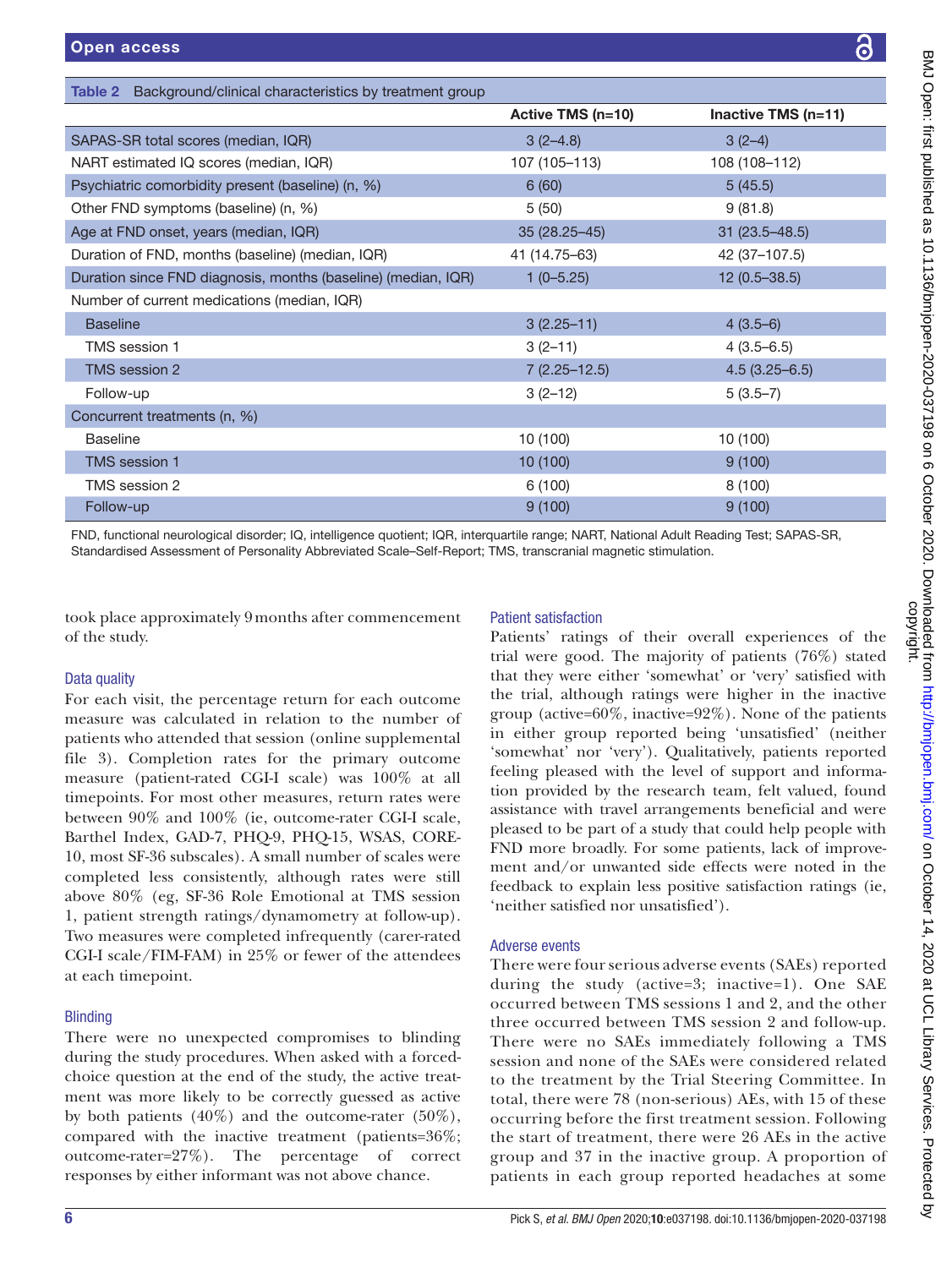



<span id="page-6-0"></span>Figure 1 Consolidated Standards of Reporting Trials diagram. TMS, transcranial magnetic stimulation.

time during the trial (inactive n=5; active n=3). Worsening of FND symptoms was reported by some patients in each group at one or more time point (inactive  $n=15$ ; active  $n=12$ ).

# Primary outcome: patient-rated CGI-I scores

[Figure](#page-7-0) 2 displays the patient-rated CGI-I scores by group. Immediately prior to TMS session 1, one participant  $(9\%)$  in the inactive group and  $0\%$  of the active group rated their symptoms as 'much improved' relative to

their condition at entry to the study. Immediately after TMS session 1, these ratings remained the same. Immediately prior to TMS session 2, 67% of patients in the active group and 20% in the inactive group reported that their symptoms were 'much improved'. The relative percentage of 'much improved' again remained the same immediately following TMS session 2. Finally, at 3-month follow-up, the number 'much improved' was 44% in the active group and 20% in the inactive group.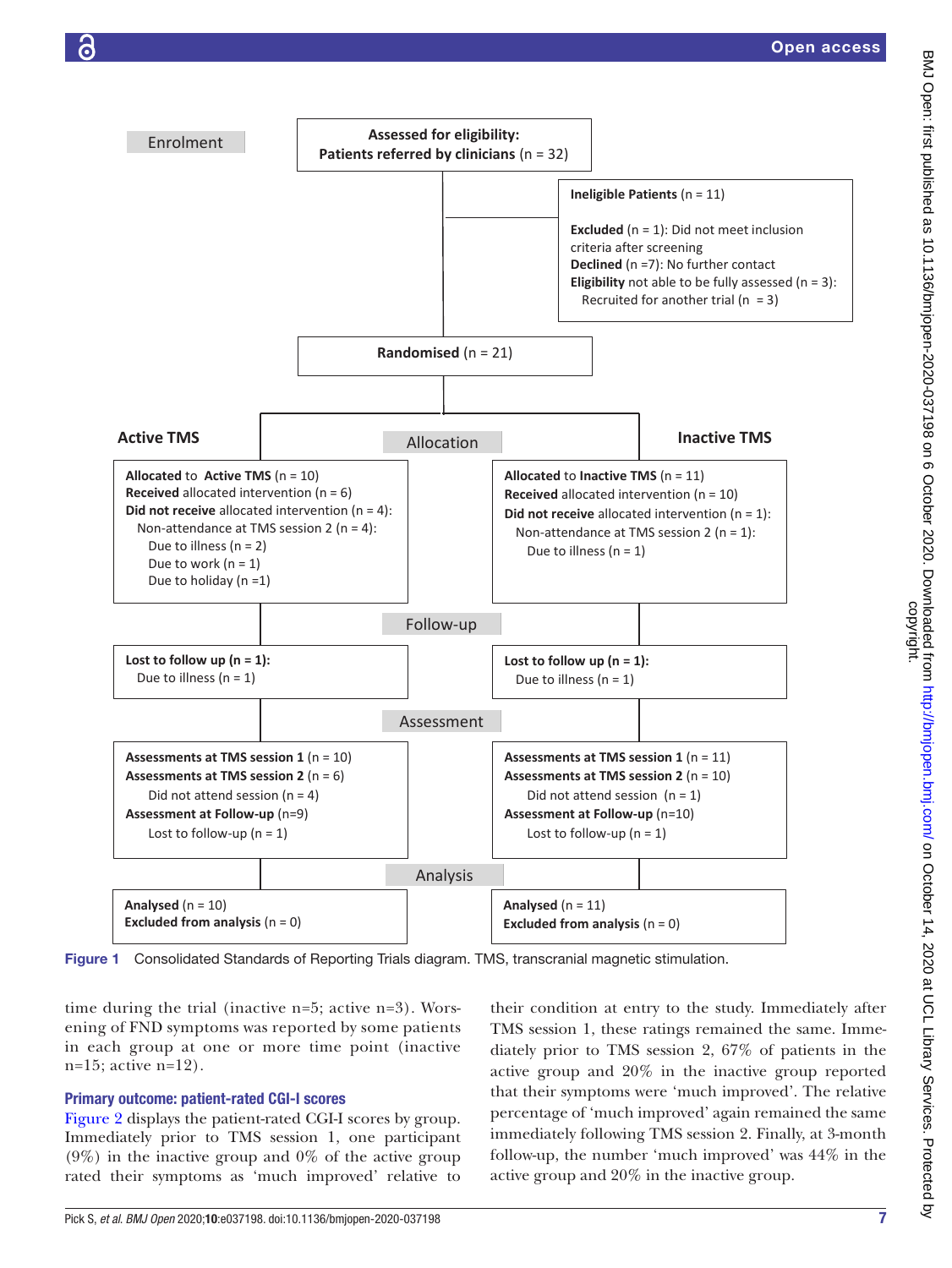

<span id="page-7-0"></span>Figure 2 Patient-rated Clinical Global Impression–Improvement categories by treatment group and timepoint. TMS, transcranial magnetic stimulation.

Effect sizes and 95% CIs (Cliff's delta) for patient-rated CGI-I scores were calculated. The effect size was positive prior to TMS session 1 reflecting coincidentally worse ratings in the active group (Cliff's delta=0.35 (−0.17 to 0.71)). This difference remained the same immediately following TMS session 1 (Cliff's delta= $0.35$  ( $-0.15$  to  $0.7$ )). However, this pattern was reversed by TMS session 2, indicating a benefit for the active treatment with moderate effect sizes pre-treatment (Cliff's delta=−0.35 (−0.73 to 0.19)) and post-treatment (Cliff's delta=−0.44 (−0.79 to 0.13)). At 3-month follow-up, there was still an advantage for the active treatment; however, the difference was smaller (Cliff's delta=−0.2 (−0.6 to 0.28)), potentially due to a relative improvement in the inactive group.

# Secondary outcomes

Descriptive statistics, effect sizes and CIs for the secondary outcomes can be found in [online supplemental file 4.](https://dx.doi.org/10.1136/bmjopen-2020-037198) There was considerable variability in the effect sizes and 95% CIs for these outcomes and so the findings cannot be interpreted conclusively. However, the pattern of findings for the following outcomes suggested a benefit of active TMS: outcome-rater CGI-I scores, psychological distress

(CORE-10), aspects of quality of life (SF-36 physical functioning, vitality/energy, role limitations due physical and emotional factors), activities of daily living (Barthel), primary care service use. The following outcomes did not suggest a benefit of active TMS: grip strength (dynamometry), subjective (patient-rated) limb strength, additional physical symptoms (PHQ-15), anxiety (GAD-7), depression (PHQ-9), some aspects of quality of life (SF-36 bodily pain, social functioning, mental health), social/occupational functioning (WSAS), inpatient hospital admissions and total outpatient healthcare contacts.

# **DISCUSSION**

This novel double-blind RCT of spTMS to M1 for the treatment of functional limb weakness was found to be feasible in terms of key parameters, allowing estimation of the effect sizes for key outcome variables, and to inform the planning and implementation of a larger RCT.

# **Feasibility**

Rates of recruitment and retention were acceptable, with only two patients (10%) failing to complete the follow-up

ဥ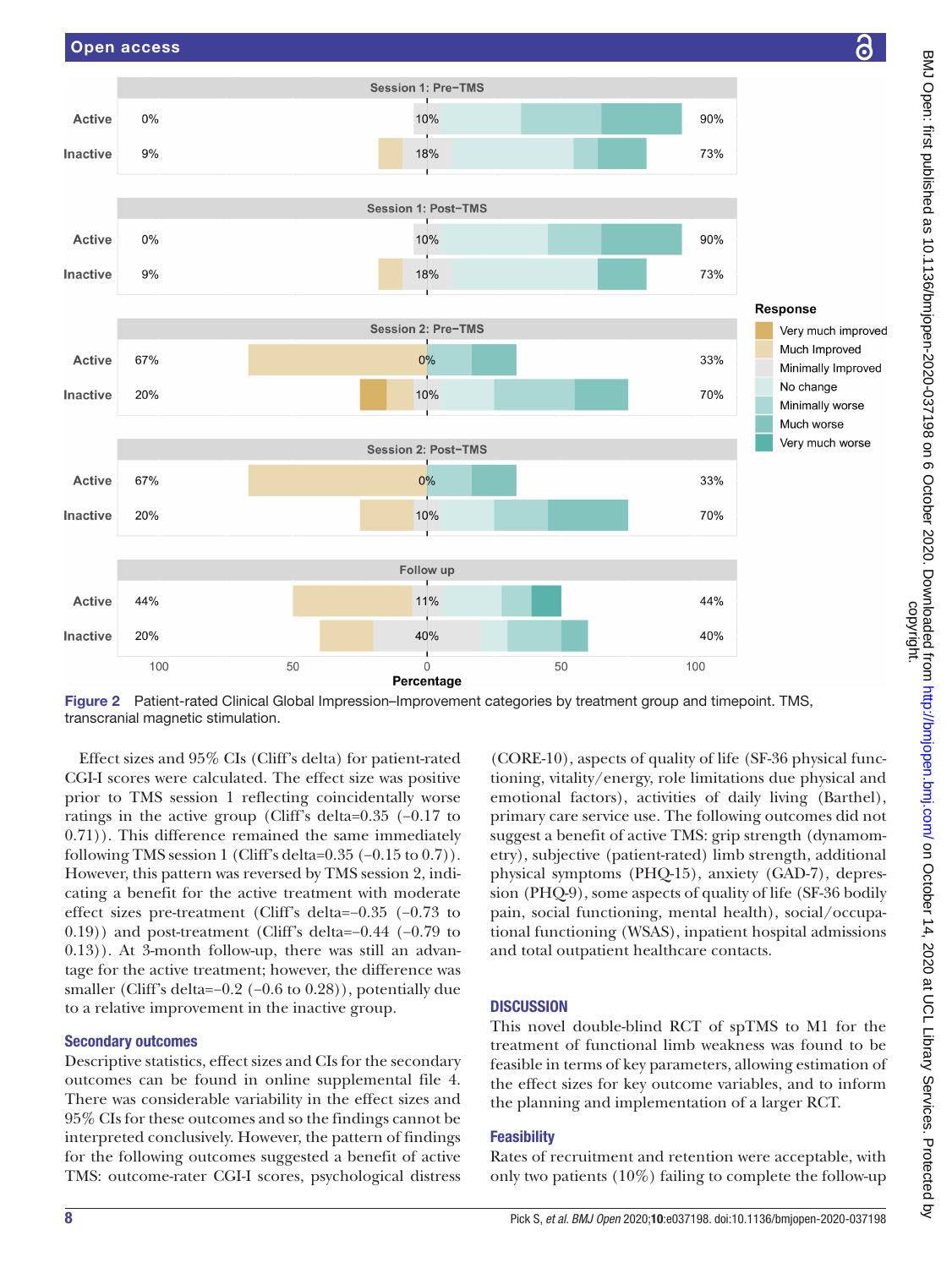visit. While five patients did not attend TMS session 2, none of these instances was directly related to the nature of the intervention. Nevertheless, consideration should be given to ways of improving attendance rates at the second TMS session, such as offering the session earlier (eg, after 1 or 2 weeks) and ensuring that any barriers to attendance are identified and managed in advance.

Completion of outcome measures was generally good, with rates of 90%–100% for most scales. However, the carer-rated CGI-I scale and the FIM-FAM were not completed frequently. Reasons for the lack of completion of the carer-rated CGI-I related to carers not being present or different carers attending each appointment. In the future, a specific carer could be identified at the start of the study (in consultation with the patient) and ratings could be obtained by telephone, should that carer be absent at specific visits. It became clear that the FIM-FAM was not a suitable measure for this study because it requires completion on an inpatient basis, usually by one or more members of a multidisciplinary clinical team. In this study, patients were recruited from a range of outpatient and inpatient settings, and ratings from inpatient clinical teams were at times difficult to obtain. Furthermore, several items on the measure replicated similar constructs assessed within other measures used in the trial (ie, Barthel, SF-36).

Blinding appeared to be successful, with correct identification of active treatment below chance for both the patients and the outcome-rater at the end of the study. Patient satisfaction ratings were also encouraging, suggesting that the trial procedures and the intervention were acceptable in this population. There were no SAEs directly related to the intervention and rates of potentially related AEs (ie, headaches, FND symptom worsening) were not reported at higher rates in the active group. AEs should be closely monitored in future studies.

# **Outcomes**

#### Primary outcome: patient-rated symptom improvement

Point estimates for the patient-reported symptom improvement showed superiority for the active spTMS intervention relative to the inactive intervention, with small to moderate effect sizes. Improvements were most apparent at TMS session 2 but were still evident at follow-up. It is notable that the pattern of scores on the outcome-rater CGI-I scale concurred with the patient-rated CGI-I scores. These findings suggest that tailored spTMS, delivered above RMT to the area of M1 corresponding to a target limb (ie, that limb which is functionally weakest) and thus causing movement of that limb, potentially could lead to greater improvements than the same intervention delivered below RMT (ie, not inducing observable movement). These results concur with those of other studies $11-15$  which have previously shown improvements in subjective or objective measures of functional motor symptom severity following spTMS or rTMS to M1.

The mechanism by which TMS to M1 yields improvements in functional motor symptoms is unclear. It is

possible that a neuromodulatory mechanism may operate in protocols using rTMS and/or that a general placebo effect could be responsible for improvements in cases where patients/outcome assessors are not blind to treatment allocation. However, similar to Garcin *et al*, [12](#page-10-19) our study suggests that elicitation of normal function of the weak limb with minimal doses of spTMS is sufficient to induce improvements, at least in the short term. Induction of observable normal function in the limb might result in modification of patients' beliefs and expectations regarding limb functioning and the possibility of recovery, and/or may represent a form of motor retraining effect. It is notable that the improvements did not occur immediately after the first treatment but were instead evident by the second treatment session (pre-TMS), suggesting that while one TMS session was sufficient to induce change, the mechanism by which change occurred required time to manifest as symptom reduction.

The findings in this study suggest that the patient-rated CGI-I scale is acceptable and sensitive to change as a measure of symptom improvement in FND intervention studies, in accordance with previous findings across treatment modalities and FND symptom types. This measure has recently been recommended as a primary outcome measure in FND treatment studies.<sup>[17](#page-10-20)</sup>

#### Secondary outcomes

High rates of completion of most of the secondary outcome measures indicated that they are appropriate tools for use in future, similar studies. Of the range of outcome domains included, the clearest trends for interventionrelated improvements were in activities of daily living/ disability (Barthel), overall psychological distress (CORE-10), aspects of health-related quality of life (ie, physical functioning, physical role, vitality, emotional role) and primary care service use. While extreme caution should be exercised in interpreting these findings due to the small sample size, small-moderate effect sizes and variable confidence intervals, these initial findings suggest that active spTMS might be associated with improvements in aspects of mental health, daily functioning (ie, roles, daily activities, physical) and treatment seeking, in addition to core FND symptom improvements. This extends the findings of previous studies, which have generally demonstrated improvements in functional motor symptoms only. However, it is not possible to say whether improvements in these additional outcome domains followed or preceded motor symptoms.

#### Strengths and limitations

A key strength of this study included the use of a minimal TMS protocol (two brief sessions of spTMS only), which was acceptable to patients and therefore resulted in good treatment adherence rates. This minimal TMS protocol also has potential to be used as a widely accessible treatment that could be adjunctive to other therapies in a range of settings.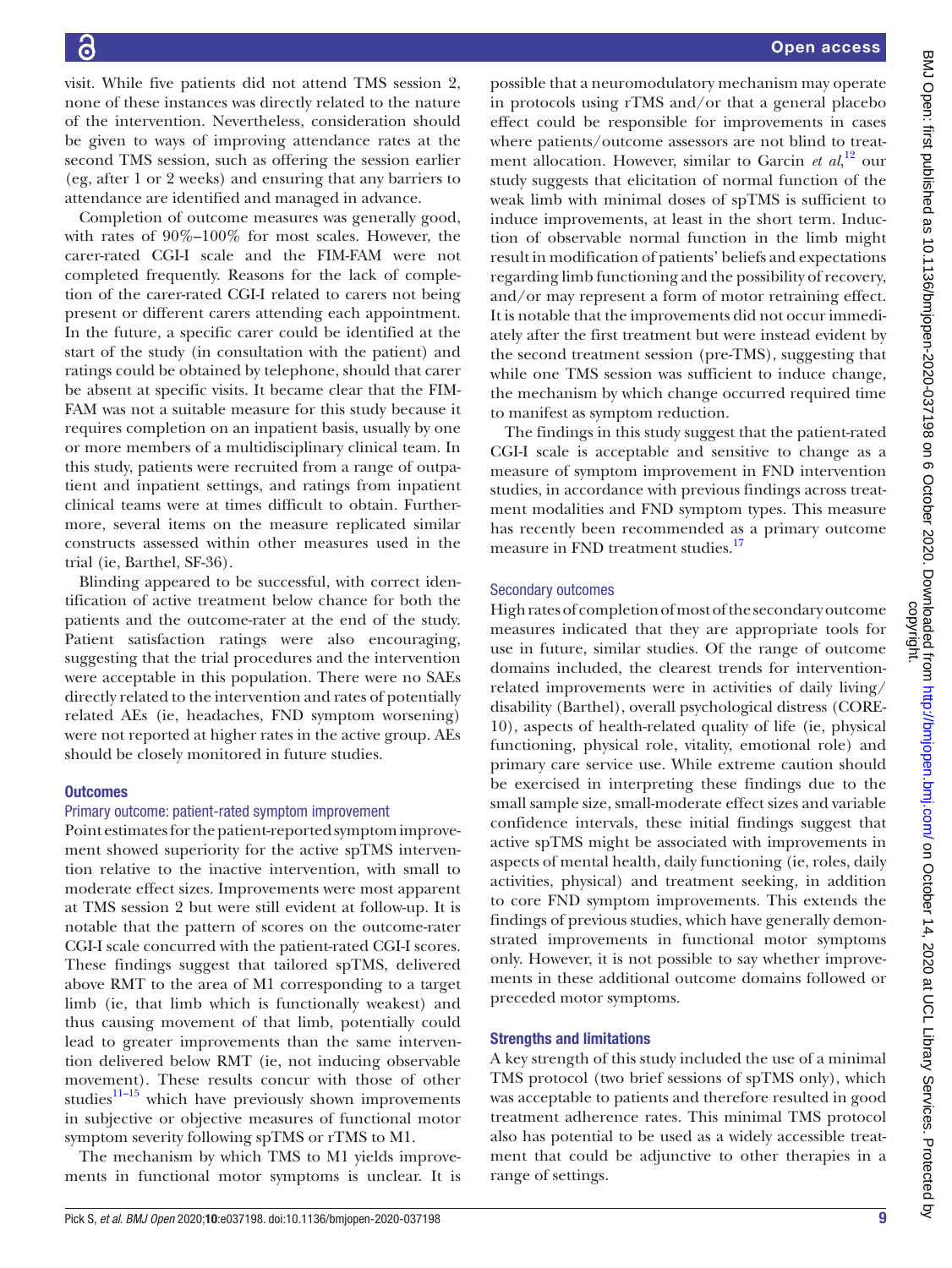्ट

#### Open access

Another strength was that our inactive intervention was similar enough to the active treatment (ie, 'real' TMS) to reduce the risk of patients inadvertently becoming unblinded to treatment allocation. Furthermore, blinding of both patients and outcome assessors ensured that post-treatment gains were not due entirely to general placebo effects. The inclusion of patients with additional functional neurological symptoms, non-major psychiatric comorbidities and those undergoing concomitant treatments yielded a sample that was representative of the broader FND patient population, improving the generalisability of the findings.

However, it is possible that the additional interventions that some patients were undergoing (eg, physiotherapy, specialist neurorehabilitation) may have facilitated some of the improvements reported following treatment. Future RCTs with larger samples should balance the influence of concomitant treatments and/or any incidental baseline between-group differences in symptoms, background features or other relevant variables.

Another limitation to note is that some degree of improvement in FND symptoms was observed in both groups prior to commencing the first TMS session, relative to enrolment to the study. It is therefore unclear whether the improvements observed following TMS reflected the effect of the intervention (including its anticipation) or the natural course of the disorder. The lack of a formal script during treatment sessions might have led to inconsistencies in placebo effect. Future studies might valuably include an additional standard care or waiting-list control group to examine these factors.

#### **CONCLUSION**

The findings suggest that active (supra-motor threshold) spTMS to M1 is a safe, efficient, acceptable and potentially effective treatment for functional limb weakness, leading to improvements in core symptoms and potentially other important outcome domains. A larger, pilot RCT is now warranted to obtain a more robust estimate of effect sizes and variability in outcomes for this promising intervention.

#### Author affiliations

<sup>1</sup>Institute of Psychiatry Psychology and Neuroscience, King's College London, London, UK

<sup>2</sup>Department of Neurology, King's College Hospital NHS Foundation Trust, London, UK

<sup>3</sup>Department of Clinical Neurophysiology, King's College Hospital NHS Foundation Trust, London, UK

<sup>4</sup>Institute of Mental Health, University College London, London, UK

Contributors TRN, AP and ASD developed the study design. TRN wrote the ethics proposal/study protocol, recruited some participants and conducted the TMS sessions. SP recruited and screened participants, conducted baseline and all subsequent outcome assessments, cleaned/entered data, and wrote the first/ subsequent drafts of the manuscript. JH conducted the statistical analyses, prepared the CONSORT flow diagram and some sections of the results. BS, KS, JB, HA, IS, and AE conducted clinical strength tests during outcome assessments. All authors contributed to editing of the manuscript for important intellectual content and approved the final version prior to submission.

Funding TRN, SP and the study were funded by a National Institute of Health Research (NIHR) Clinician Scientist Award to TRN. This article represents independent research funded by the NIHR. The views expressed are those of the authors and not necessarily those of the NHS, NIHR or the Department of Health and Social Care.

Competing interests None declared.

Patient consent for publication Not required.

Ethics approval The study was reviewed and approved by the London-Stanmore NHS Research Ethics Committee, study reference number 17/LO/0410). All participants provided informed, written consent prior to involvement in the study.

Provenance and peer review Not commissioned; externally peer reviewed.

Data availability statement All data relevant to the study are included in the article or uploaded as supplemental information.

Supplemental material This content has been supplied by the author(s). It has not been vetted by BMJ Publishing Group Limited (BMJ) and may not have been peer-reviewed. Any opinions or recommendations discussed are solely those of the author(s) and are not endorsed by BMJ. BMJ disclaims all liability and responsibility arising from any reliance placed on the content. Where the content includes any translated material, BMJ does not warrant the accuracy and reliability of the translations (including but not limited to local regulations, clinical guidelines, terminology, drug names and drug dosages), and is not responsible for any error and/or omissions arising from translation and adaptation or otherwise.

Open access This is an open access article distributed in accordance with the Creative Commons Attribution 4.0 Unported (CC BY 4.0) license, which permits others to copy, redistribute, remix, transform and build upon this work for any purpose, provided the original work is properly cited, a link to the licence is given, and indication of whether changes were made. See: [https://creativecommons.org/](https://creativecommons.org/licenses/by/4.0/) [licenses/by/4.0/](https://creativecommons.org/licenses/by/4.0/).

#### ORCID iDs

Susannah Pick<http://orcid.org/0000-0003-2001-6723> John Hodsoll <http://orcid.org/0000-0001-7546-9901> Biba Stanton<http://orcid.org/0000-0003-2275-9109> Amy Eskander<http://orcid.org/0000-0001-5527-9801> Ioannis Stavropoulos<http://orcid.org/0000-0002-6920-1826> Kiran Samra<http://orcid.org/0000-0002-3105-7099> Anthony S David<http://orcid.org/0000-0003-0967-774X> Alistair Purves<http://orcid.org/0000-0002-4805-4417> Timothy R Nicholson<http://orcid.org/0000-0002-4805-4417>

#### **REFERENCES**

- <span id="page-9-0"></span>1 American Psychiatric Association. *Diagnostic and statistical manual of mental disorders (DSM-5)*. 5th edn. Washington: American Psychiatric Association, 2013.
- <span id="page-9-1"></span>2 Gelauff J, Stone J, Edwards M, *et al*. The prognosis of functional (psychogenic) motor symptoms: a systematic review. *[J Neurol](http://dx.doi.org/10.1136/jnnp-2013-305321)  [Neurosurg Psychiatry](http://dx.doi.org/10.1136/jnnp-2013-305321)* 2014;85:220–6.
- 3 Anderson KE, Gruber-Baldini AL, Vaughan CG, *et al*. Impact of psychogenic movement disorders versus Parkinson's on disability, quality of life, and psychopathology. *[Mov Disord](http://dx.doi.org/10.1002/mds.21687)* 2007;22:2204–9.
- 4 Szaflarski JP, Hughes C, Szaflarski M, *et al*. Quality of life in psychogenic nonepileptic seizures. *[Epilepsia](http://dx.doi.org/10.1046/j.1528-1157.2003.35302.x)* 2003;44:236–42.
- <span id="page-9-2"></span>5 Espay AJ, Aybek S, Carson A, *et al*. Current concepts in diagnosis and treatment of functional neurological disorders. *[JAMA Neurol](http://dx.doi.org/10.1001/jamaneurol.2018.1264)* 2018;75:1132–41.
- <span id="page-9-3"></span>6 LaFrance WC, Baird GL, Barry JJ, *et al*. Multicenter pilot treatment trial for psychogenic nonepileptic seizures: a randomized clinical trial. *[JAMA Psychiatry](http://dx.doi.org/10.1001/jamapsychiatry.2014.817)* 2014;71:997–1005.
- <span id="page-9-5"></span>7 Goldstein LH, Chalder T, Chigwedere C, *et al*. Cognitive-Behavioral therapy for psychogenic nonepileptic seizures: a pilot RCT. *[Neurology](http://dx.doi.org/10.1212/WNL.0b013e3181e39658)* 2010;74:1986–94.
- 8 Nielsen G, Buszewicz M, Stevenson F, *et al*. Randomised feasibility study of physiotherapy for patients with functional motor symptoms. *[J Neurol Neurosurg Psychiatry](http://dx.doi.org/10.1136/jnnp-2016-314408)* 2017;88:484–90.
- 9 Jordbru AA, Smedstad LM, Klungsøyr O, *et al*. Psychogenic gait disorder: a randomized controlled trial of physical rehabilitation with one-year follow-up. *[J Rehabil Med](http://dx.doi.org/10.2340/16501977-1246)* 2014;46:181–7.
- <span id="page-9-4"></span>10 Pollak TA, Nicholson TR, Edwards MJ, *et al*. A systematic review of transcranial magnetic stimulation in the treatment of functional (conversion) neurological symptoms. *[J Neurol Neurosurg Psychiatry](http://dx.doi.org/10.1136/jnnp-2012-304181)* 2014;85:191–7.